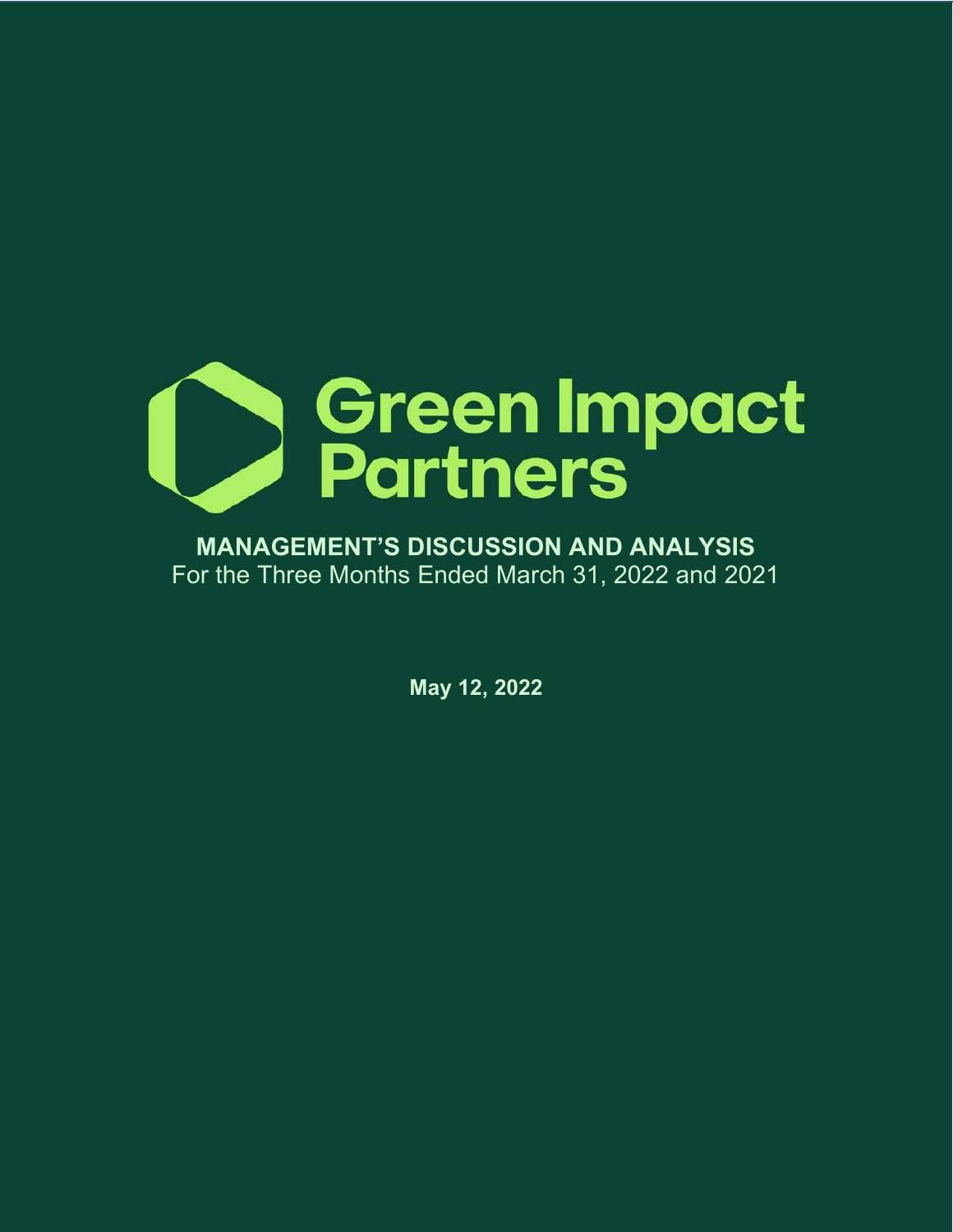

# MANAGEMENT DISCUSSION AND ANALYSIS

This Management's Discussion and Analysis ("MD&A") for the three months ended March 31, 2022 and 2021 is prepared as of May 12, 2022 and provides information concerning the financial condition and results of operations of Green Impact Partners Inc. ("GIP" or the "Company"). This MD&A should be read in conjunction with the Company's condensed consolidated interim financial statements as at and for the three months ended March 31, 2022 and 2021 and the consolidated financial statements as at and for the years ended December 31, 2021 and 2020, which have been prepared in accordance with International Financial Reporting Standards ("IFRS") as issued by the International Accounting Standards Board ("IASB"). These consolidated financial statements and additional information relating to GIP are available on SEDAR at www.sedar.com. The comparative figures represent the results from operations of the Clean Energy Assets as defined and described in Note 2 of the Company's consolidated financial statements as at and for the years ended December 31, 2021 and 2020. The Company's shares are listed for trading on the TSX Venture Exchange under the symbol "GIP".

Unless otherwise indicated, all dollar amounts presented herein are in thousands of Canadian dollars.

# CAUTIONARY NOTE REGARDING FORWARD-LOOKING INFORMATION

This MD&A contains "forward-looking statements" and "forward-looking information" (collectively referred to herein as "forward-looking statements") within the meaning of applicable securities legislation. Certain information and statements contained in this MD&A constitute forward-looking information, including the Company's plans, prospects and opportunities, expectations regarding revenue and EBITDA, the anticipated production and performance in relation to the Company's projects, the expected timing of project construction and costs associated therewith, the anticipated costs associated with capital spending, expectations concerning the nature and timing of growth, expectations respecting competitive position, anticipated supply and demand for the Company's products and services, expectations concerning the financing of future business activities, the negotiation of contracts, the expected benefits of entering into financial hedging contracts, anticipated acquisitions and divestitures, the anticipated carbon impacts associated with the Company's projects and statements as to future economic and operating conditions. Readers should review the cautionary statement respecting forward-looking information that appears below.

The information and statements contained in this MD&A that are not historical facts are forward-looking statements. Forward-looking statements (often, but not always, identified by the use of words such as "seek", "plan", "continue", "estimate", "project", "predict", "potential", "targeting", "intend", "could", "might", "should", "believe", "expect", "may", "anticipate" or "will" and similar expressions) may include plans, expectations, opinions, or guidance that are not statements of fact. Forward-looking statements are based upon the opinions, expectations and estimates of management as at the date the statements are made and are subject to a variety of risks and uncertainties and other factors that could cause actual events or outcomes to differ materially from those anticipated or implied by such forward-looking statements.

These factors are set forth under "Risks and Uncertainties" in the annual MD&A for the year ended December 31, 2021, which can be found on the SEDAR website at www.sedar.com.

Forward-looking information concerning the nature and timing of growth is based on the current budget of the Company (which is subject to change), factors that affected the historical growth of the Company, including sources of historic growth opportunities, in addition to our ability to successfully complete our projects and negotiate contracts and expectations relating to future economic, regulatory and operating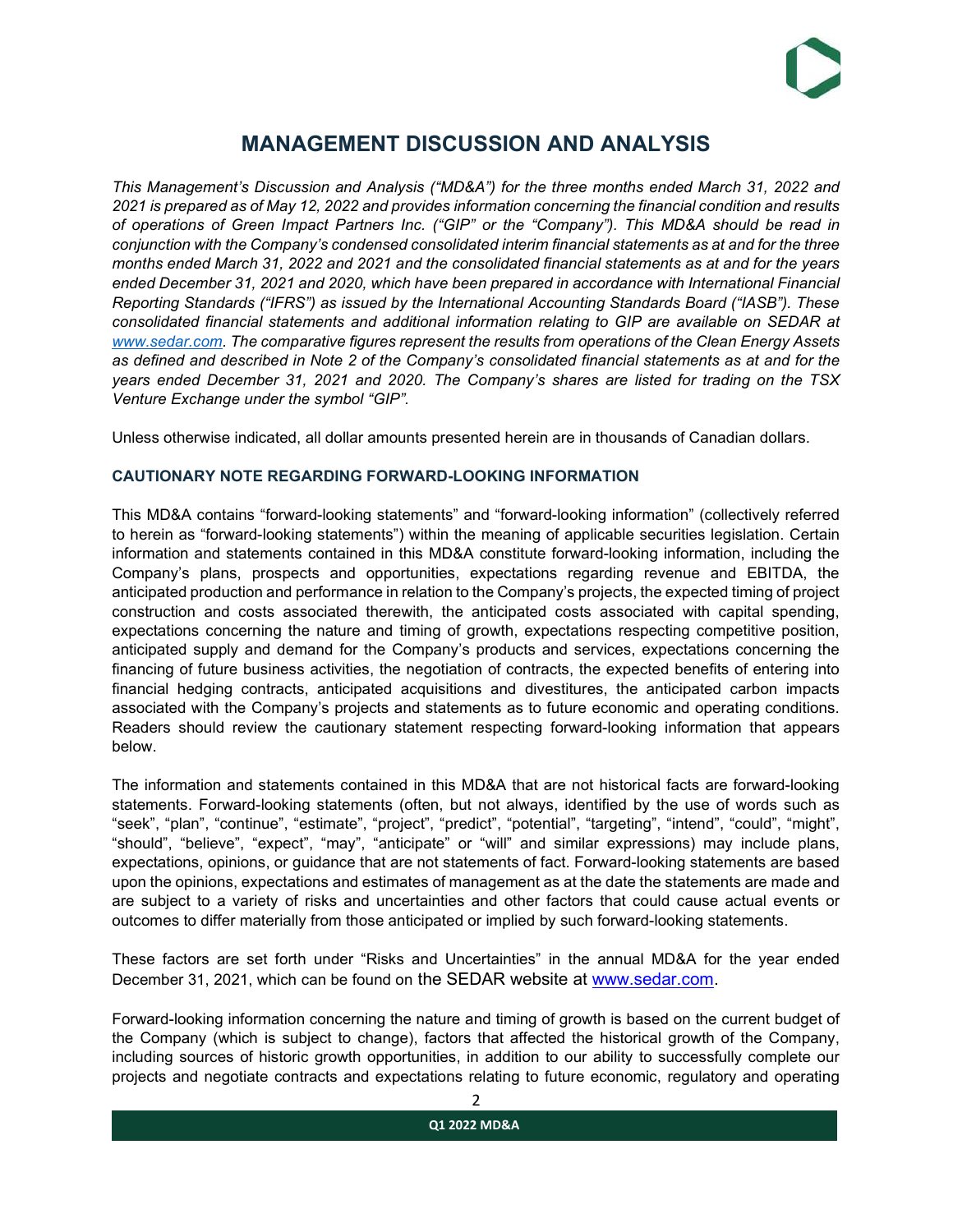

conditions. Forward-looking information concerning the current and future competitive position of the Company's business and partnership relationships is based upon the current competitive environment in which the Company operates, management expectations relating to future economic and operating conditions, current and announced build programs, and the expansion plans of other organizations. Forward-looking information concerning the financing of future business activities is based upon the financing sources on which the Company and its predecessors have historically relied, prospectus for obtaining potentially new financing sources, and expectations relating to future economic and operating conditions, including interest rates, supply chains, global supply and demand, energy and commodity prices. Forward-looking information concerning future economic and operating conditions is based upon historical economic and operating conditions, as well as opinions of third-party analysts respecting anticipated economic and operating conditions. Although management of the Company believes that the expectations reflected in such forward-looking statements are reasonable, it can give no assurance that such expectations will prove to have been correct. Accordingly, readers should not place undue reliance upon any of the forward-looking information set out in this MD&A. All the forward-looking statements of the Company contained in this MD&A are expressly qualified, in their entirety, by this cautionary statement. Except as required by law, the Company disclaims any intention or obligation to update or revise any forward-looking information or statements, whether as a result of new information, future events or otherwise.

# BUSINESS OVERVIEW

#### Our Business

GIP is a clean energy company publicly traded on the TSX Venture Exchange. GIP's purpose is to create a sustainable and inclusive planet by developing clean energy, with a near-term focus on renewable natural gas ("RNG") projects. GIP acquires, develops, and builds RNG projects with the intention of building, owning and operating a portfolio of RNG facilities, and participates in a wide range of zero-carbon opportunities during any stage of the project lifecycle – from idea generation through to operations. GIP has a growing portfolio of RNG projects under development, representing over \$2 billion in anticipated capital expenditures over the next three years. GIP is well positioned to be a leading producer of decarbonizing energy in North America. In addition to its core focus, GIP has a current portfolio of seven water and solids treatment and recycling facilities in Canada and a solids recycling business in the United States ("Water and Solids Treatment and Recycling").

The Company reports operating results for the following reportable segments:

- Water and Industrial The Water and Industrial segment is currently comprised of operational and cash flowing assets that include Water and Solids Treatment and Recycling facilities in Canada and the United States. These facilities provide services to safely recycle and/or dispose of water and solids waste from third party operations as well optimizing and marketing the associated byproducts.
- Energy Production The Energy Production segment includes both under construction development and pre-development clean energy projects located in Canada and the United States. The current portfolio of projects within this operating segment includes RNG, biofuel and hydrogen distribution. The clean energy projects within the Energy Production segment are not yet operational and as such, have no associated revenue.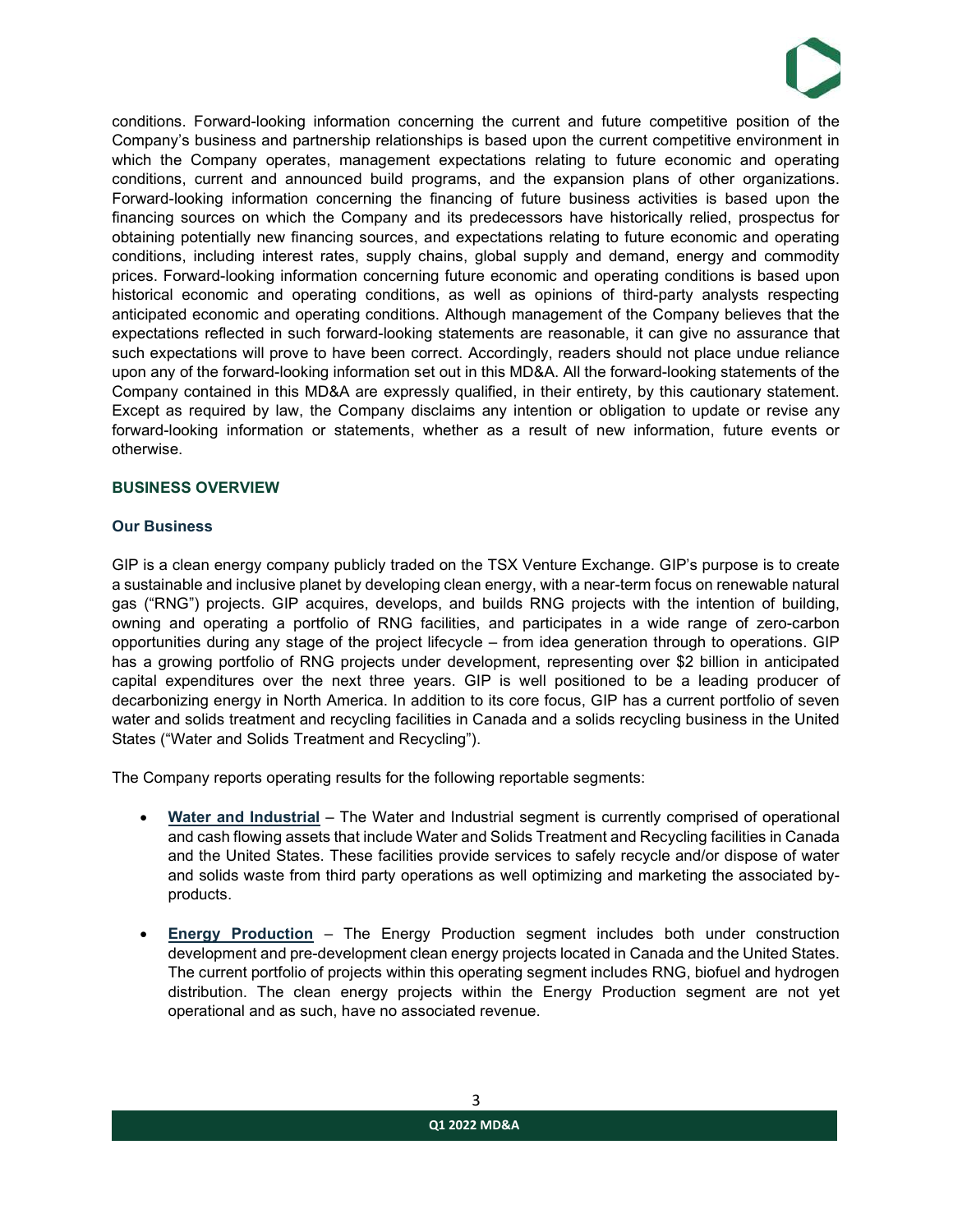

# **Operations**

The Water and Solids Treatment and Recycling facilities operate under a fee-for-service basis. Each of these facilities provides water and waste treatment and recycling services to multiple customers, including a mix of municipalities, governments, utilities, infrastructure, industrial, mining and energy companies in North America, depending upon the activities within the geographic region. The services are provided through area dedication agreements and state contracts, rather than volume-based commitments. Revenue and gross margin are also derived through optimizing and selling by-products associated with the waste products that are processed by the Company's facilities. For 2022, the Water and Solids Treatment and Recycling facilities are anticipated to generate approximately \$12.0 million in gross margin.

# Project Construction and Development Updates

# GreenGas Colorado

The RNG project located in Weld County, Colorado in the United States (the "GreenGas Colorado Project") commenced construction in the summer of 2021 and is progressing on schedule. The GreenGas Colorado Project is being constructed on two farms in close proximity. The Company has feedstock agreements in place securing the long-term supply of organic waste. As a result of improved design and corresponding increases in the expected quantity of gas, the GreenGas Colorado Project is now expected to generate greater than 360,000 million British thermal units ("MMBtu") per annum of RNG.

The GreenGas Colorado Project is anticipated to produce gas at full capacity in early 2023. Once operating at full production, the GreenGas Colorado Project is anticipated to generate approximately \$24 million per annum in EBITDA<sup>1</sup> .

The Company has in place a fixed-price Engineering, Procurement and Construction ("EPC") contract for the GreenGas Colorado Project. As at March 31, 2022, \$39.6 million has been invested by GIP in the construction of this facility. All ground works are nearly complete including foundations, piping and wires, with treatment tank construction more than 50% complete. The total capital cost, including soft costs and fees associated with debt financing, is approximately \$92.0 million. In December 2021, the GreenGas Colorado Project closed its non-recourse project debt financing for \$48.2 million (USD\$38 million). The debt facility includes both a construction and post-construction term loan facility. The construction facility bears interest at prime + 2.75%. The term loan facility amortizes fully over six years and bears interest at prime + 1.00%. Subsequent to quarter end, the Company entered into a fixed-rate interest rate swap to fix the floating interest rate during the six-year term loan at 7.35%.

The GreenGas Colorado Project has executed a 10-year offtake agreement with an A- rated counterparty to sell 100% of its RNG generation. The offtake agreement secures delivery of the GreenGas Colorado Project's RNG into the California Low Carbon Fuel Standard ("LCFS") and Renewable Identification Number ("RIN") markets. The Company's production and associated revenue is based on merchant pricing in these markets, less certain charges under the offtake agreement, including transportation. LCFS and RIN market pricing is a key risk for the GreenGas Colorado Project. GIP's estimates for LCFS, RIN and brown gas pricing are partially based on an independent third-party price forecast, as well as recent historical prices.

The graph below illustrates the revenue and  $\mathsf{EBITDA}^1$  that GIP would have realized for this project based on the expected generation capacity using the actual market pricing over the historical period, adjusted for charges under the offtake agreement, including transportation, as well as a comparison of this historical

<sup>&</sup>lt;sup>1</sup> This is a non-IFRS financial measure. See the "Summary of Non-IFRS Measures" section.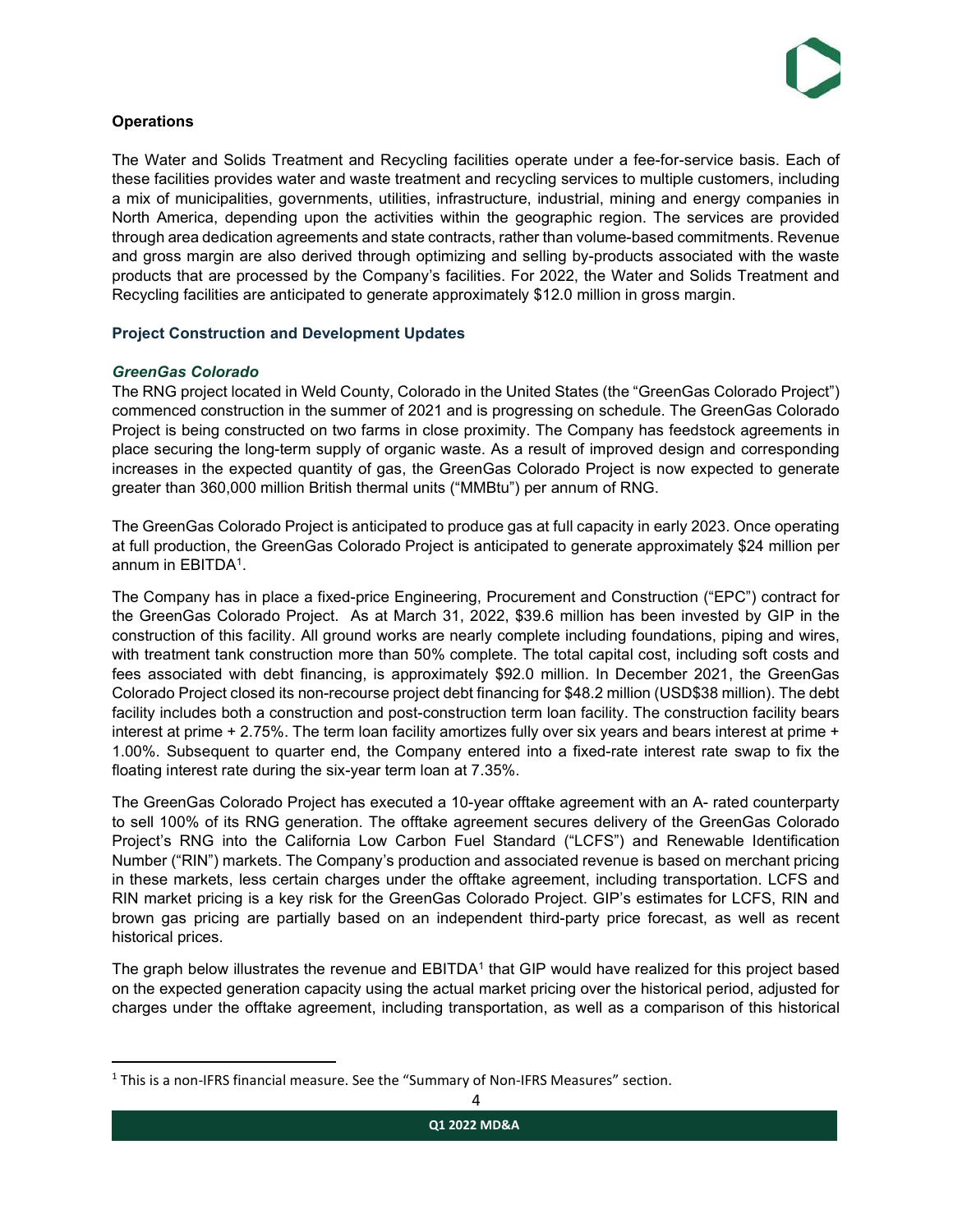

data to the Company's estimates for its first ten years of operations based on an independent third-party price forecast:



<sup>1</sup>The 2019, 2020 and 2021 periods demonstrate the revenue and EBITDA that the GreenGas Colorado Project would have received based on the Company's estimated RNG production and the annual historical average pricing for LCFS, RIN and brown gas. The 2022 period demonstrates the same based on the actual Q1 2022 historical average pricing extrapolated for the full year.

<sup>2</sup> The 10 Year Forecast represents the Company's average forecasted revenue and EBITDA for the GreenGas Colorado Project based on the Company's estimated RNG production of 360,000 MMBtu per annum and the estimated price anticipated to be received for the LCFS, RIN and brown gas per an independent third-party price forecast, net of transportation and other offtake charges. The chart is the Canadian dollar ("CAD") equivalent based on an average United States dollar to CAD exchange rate of 1.20.

# Iowa RNG Project

During the quarter, the Company executed definitive agreements for a partnership in a dairy RNG project located in Iowa (the "Iowa RNG Project"). The Iowa RNG Project has secured long-term feedstock agreements with two dairies located in close proximity and is expected to generate approximately 280,000 MMBtu per annum of RNG. GIP is working with its partners to advance the final engineering and design and capital budget, as well as securing material permits, approvals, and financing. The Iowa RNG Project is similar in scope to the GreenGas Colorado Project and is anticipated to deliver its RNG into the California LCFS and RIN markets.

Later this year GIP anticipates an expansion to the Iowa RNG Project to include two additional sites, which will nearly double the size of the project. The Company expects to provide a further project update in the second quarter of 2022, including final size, capital costs and construction timeline. Subject to the receipt of material permits and approvals, and securing the necessary financing to commence construction, construction is anticipated to start in the second half of 2022 with RNG production commencing in late 2023.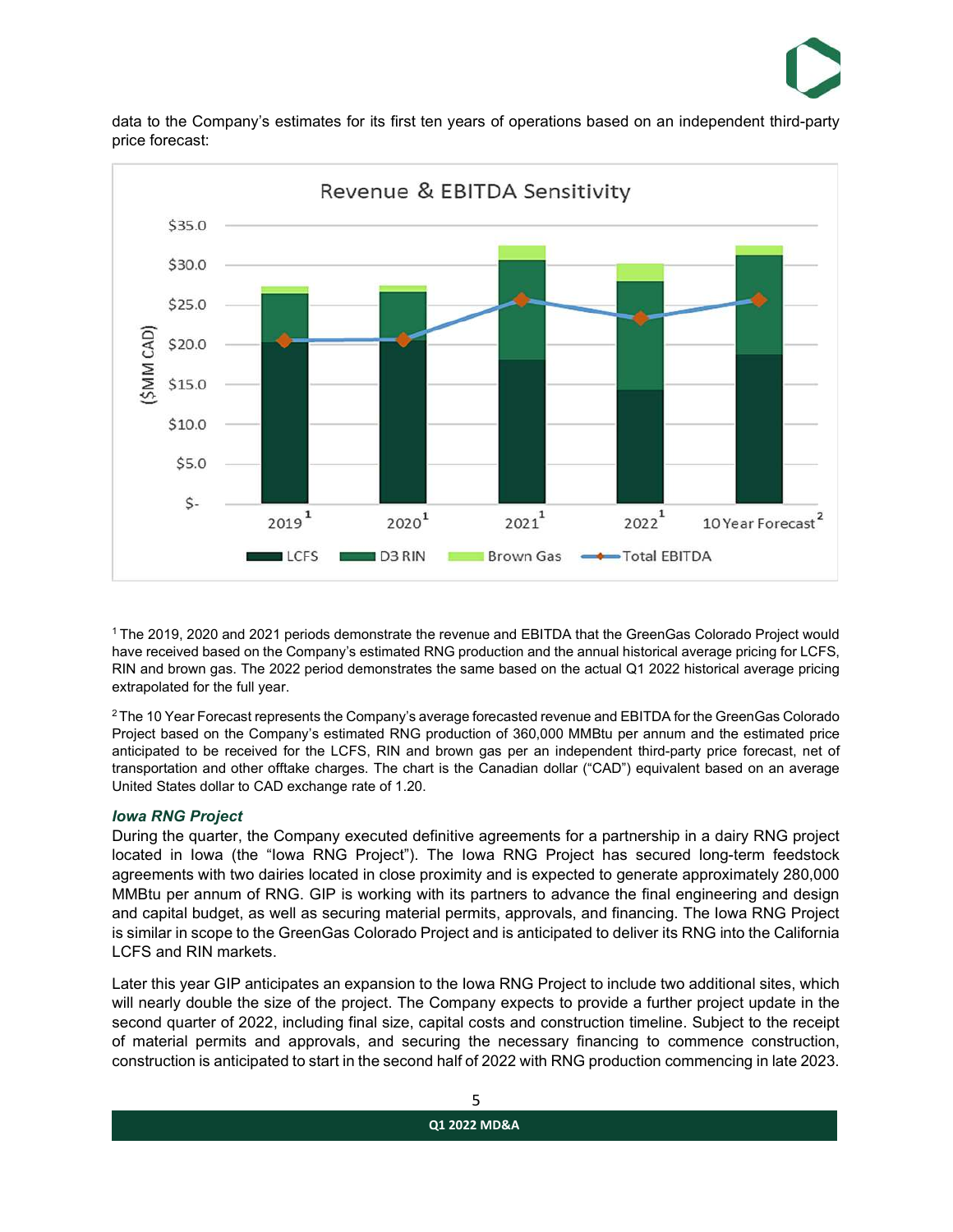

#### Southern Alberta Farm RNG

In 2021, the Company signed feedstock agreements for a farm based RNG project located in southern Alberta. The project build cost is expected to be approximately \$200 million with the project expected to produce up to 810,000 MMBtu per annum of RNG. Subject to the receipt of material permits and approvals, finalizing engineering and design, and securing the necessary financing to commence construction, construction is anticipated to commence in late 2022 with RNG production commencing in late 2023.

# Future Energy Park

In 2021, the Company entered into a partnership to develop a large-scale bio-fuel facility in Calgary, Alberta ("Future Energy Park", formerly known as the "Wheatland Development Project"). Future Energy Park, once operational, is expected to have a lower carbon impact than all traditional renewable energy projects (wind, solar or hydro energy source) and will be the largest, negative carbon intensity RNG project in North America, producing approximately 3.5 million MMBtu per annum of RNG. Additionally, it is expected to produce annually over 300 million litres of cellulosic equivalent ethanol and 1.5 million tonnes of carbon offset credits.

Future Energy Park is projected to utilize approximately 800,000 tonnes of non-food grade wheat per annum that will be processed through a bioethanol fermentation process to generate ethanol. The byproduct from the fermentation process will then be converted to RNG through an anerobic digestion process. In addition, to support the facility's power, steam and hot water requirements, Future Energy Park will also include a high efficiency combined heat and power facility that will be fuelled by a portion of Future Energy Park's RNG. The excess power will be sold into the market. Carbon offset credits are generated throughout the entire facility process, in addition to other by-products including fertilizer, nitrogen and CO2.

The Company has identified the prospective suppliers for Future Energy Park and is currently working on finalizing commercial agreements, including a fixed-price EPC contract, feedstock arrangements, and offtake agreements. The Company intends to enter into long-term fixed-price offtake agreements for the majority of the RNG and carbon offset credits produced by Future Energy Park. The ethanol will be sold on a merchant basis under guaranteed delivery offtake agreements. Future Energy Park has an existing binding offtake agreement for approximately 50% of the expected ethanol production and anticipates entering into a similar agreement for the remaining ethanol production. The Company anticipates entering into rolling financial hedges to mitigate market risk on both feedstock input costs and ethanol sales.

The preliminary estimated capital costs are approximately \$900 million. The Company intends to finance the project through a combination of equity and non-recourse project debt financing. GIP is currently exploring strategic options to raise the equity for Future Energy Park, which may include divestiture of a minority interest in the project. As at March 31, 2022, GIP has invested \$18.3 million in the development of Future Energy Park (including liabilities assumed from a project partner).

The Company is currently progressing the commercial agreements, financing, and permits and approvals required to proceed to construction. Construction is anticipated to commence in early 2023, subject to receipt of material permits and approvals, and securing the necessary financing to commence construction. With a construction period of approximately two years, commercial operations are anticipated in 2025. Once built, Future Energy Park is expected to generate approximately \$230 million in annual EBITDA<sup>2</sup>.

#### New Zealand Green Hydrogen

In the prior year, the Company closed on a \$2.8 million investment in a New Zealand-based energy company ("NZCo") focused on developing a green hydrogen refuelling network across New Zealand servicing commercial and heavy transport customers. GIP's investment, along with other partners, supports the construction of the first phase, which includes four hydrogen refuelling stations. The first phase is fully

<sup>&</sup>lt;sup>2</sup> This is a non-IFRS financial measure. See the "Summary of Non-IFRS Measures" section.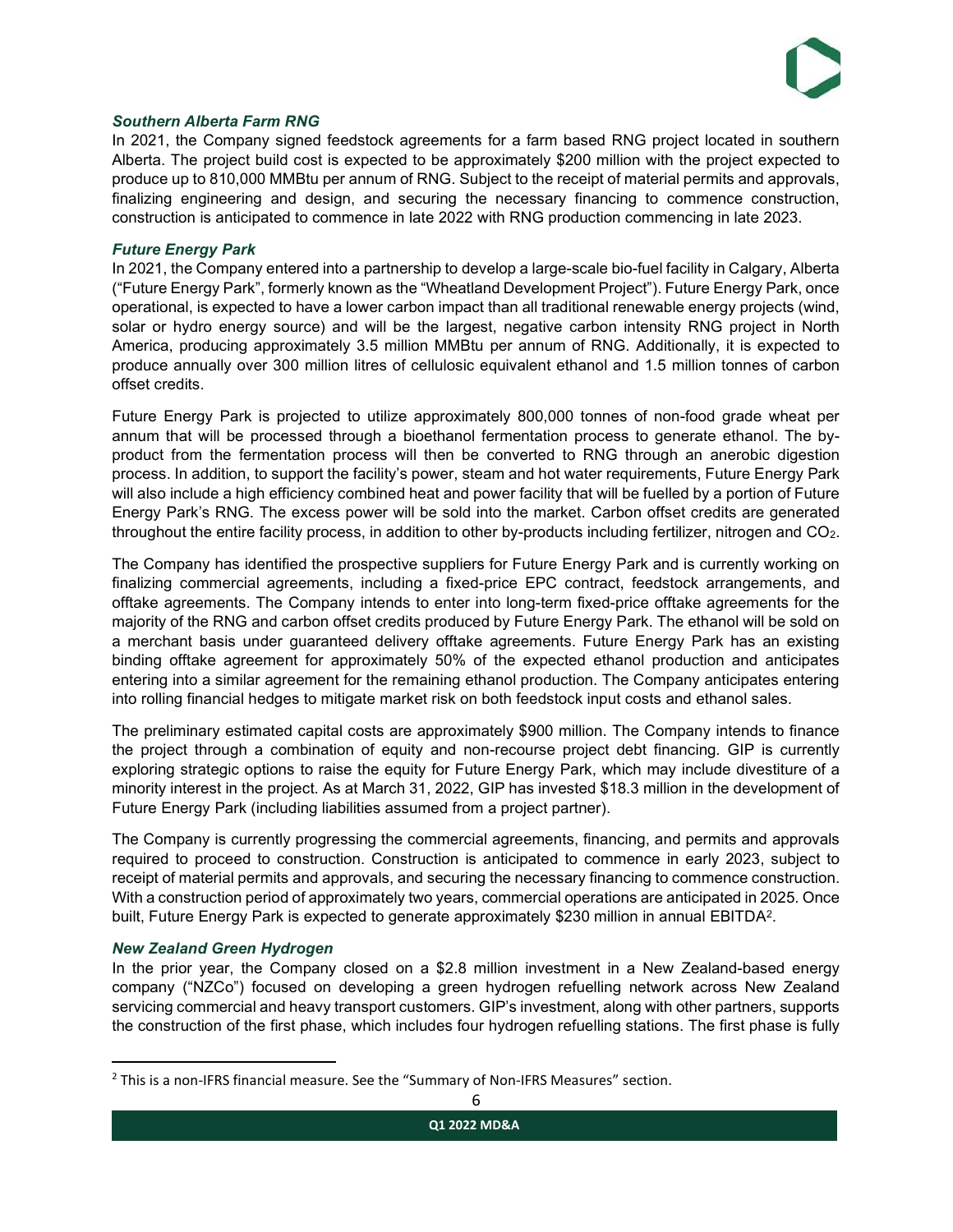

financed and construction is progressing well with the project on time and on budget. The first phase is expected to be operational in late 2022. GIP currently holds a 12% interest, with an option to increase its interest to 18% by investing an additional \$3.9 million in capital. The investment also includes an additional opportunity to increase the Company's investment at a later date. As green hydrogen markets evolve in North America and globally, this initial investment is anticipated to result in additional opportunities to partner with NZCo on green hydrogen and other biofuel opportunities worldwide. Green hydrogen is produced from renewable energy sources, is carbon free, and aligns with GIP's strategic purpose.

# Additional Growth Opportunities

Including the opportunities identified above, the Company has identified multiple projects representing over \$2 billion in clean energy initiatives in the development pipeline at various stages of development. In accordance with its strategy, management is focused in the near-term on the advancement of these projects and the growth and advancement to final investment decision on a number of other projects in its RNG pipeline. GIP has engaged J.P. Morgan and RBC Capital Markets as lead financial advisors to help accelerate the completion of its near-term RNG portfolio, including the Iowa RNG Project and Future Energy Park. Opportunities may include a strategic investment in any or all of the GreenGas Colorado Project, the Iowa RNG Project or Future Energy Park. A transaction is expected to provide the capital to complete these projects and advance the development of the Company's remaining portfolio, while still maintaining majority control and significant long-term cash flow accretion for GIP's shareholders.

#### SUMMARY OF NON-IFRS MEASURES

This MD&A contains certain financial measures that do not have any standardized meaning prescribed by IFRS. Therefore, these financial measures may not be comparable to similar measures presented by other issuers. Investors are cautioned these measures should not be construed as an alternative to net and comprehensive income or to cash from (used in) operating, investing, and financing activities determined in accordance with IFRS, as indicators of our performance. We use non-IFRS measures, including EBITDA and Adjusted EBITDA, to assist investors in determining our ability to generate income and cash provided by operating activities and to provide additional information on how these cash resources are used.

EBITDA is defined as earnings before interest, taxes, depreciation, and amortization. EBITDA is a non-IFRS measure, calculated by adding back the impacts of income tax, finance costs, depreciation and amortization to net income (loss) for the period. Net income (loss) is the most directly comparable IFRS financial measure. EBITDA does not have a standardized meaning prescribed by IFRS and is not necessarily comparable to similar measures provided by other issuers. Management believes EBITDA is an important performance metric that measures normalized recurring cash flows before changes in noncash working capital.

Adjusted EBITDA is defined as EBITDA adjusted for certain non-operating, non-recurring and non-cash items. Adjusted EBITDA is used by management to evaluate the earnings and performance of the Company before consideration of capital, financing and tax structures. Net income (loss) is the most directly comparable IFRS financial measure. Adjusted EBITDA does not have a standardized meaning prescribed by IFRS and is not necessarily comparable to similar measures provided by other issuers. Prior period Adjusted EBITDA has been calculated and presented in accordance with the current period calculation and presentation.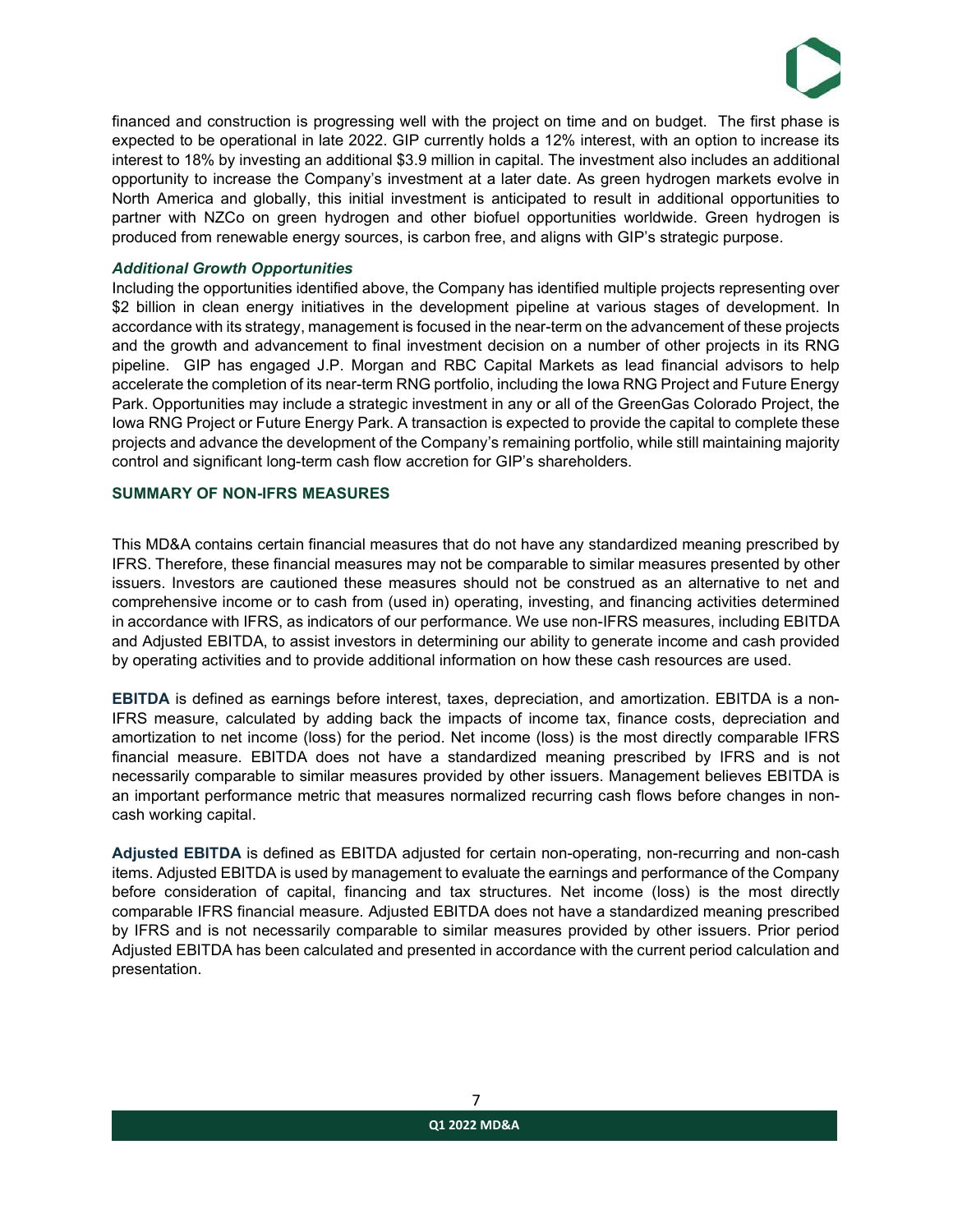# FINANCIAL HIGHLIGHTS

| (\$000)<br>As at and for the three months ended | March 31,<br>2022 | March 31,<br>2021 | \$ Change |
|-------------------------------------------------|-------------------|-------------------|-----------|
| Revenue                                         | 44,787            | 27,788            | 16,999    |
| Gross margin                                    | 2,374             | 1,997             | 377       |
| Loss from operations                            | (99)              | 236               | (335)     |
| Net loss                                        | (529)             | (181)             | (348)     |
| Comprehensive loss                              | (975)             | (181)             | (794)     |
| Funds from (used in) operations                 | 1,195             | 1,306             | (111)     |
| Cash from (used in) operations                  | 4,975             | (1)               | 4,946     |
| Purchase of property, plant and equipment       | (13, 643)         | (85)              | (13,558)  |
| Total assets                                    | 191,172           | 80,686            | 110,486   |
| <b>Total liabilities</b>                        | 66,581            | 54,981            | 11,600    |

# RESULTS OF OPERATIONS

| (\$000)                                | March 31, | March 31, |           |
|----------------------------------------|-----------|-----------|-----------|
| For the three months ended             | 2022      | 2021      | \$ Change |
| Revenue                                | 44,787    | 27,788    | 16,999    |
| Gross margin                           | 2,374     | 1,997     | 377       |
| Depreciation and amortization          | 1,305     | 1,070     | 235       |
| Salaries and wages                     | 416       | 568       | (152)     |
| Selling, general and administration    | 752       | 123       | 629       |
| Finance costs                          | 121       | 517       | (396)     |
| Share-based compensation               | 386       |           | 386       |
| Current income tax expense/(recovery)  | 11        |           | 11        |
| Deferred income tax expense/(recovery) | (88)      | (100)     | 12        |
| Net loss                               | (529)     | (181)     | (348)     |
| Comprehensive loss                     | (975)     | (181      | (794)     |

# NON-IFRS MEASURES

| (\$000)<br>For the three months ended | March 31,<br>2022 | March 31,<br>2021 | \$ Change |
|---------------------------------------|-------------------|-------------------|-----------|
| Net loss                              | (529)             | (181)             | (348)     |
| Income tax recovery                   | (77)              | (100)             | 23        |
| Depreciation and amortization         | 1,305             | 1,070             | 235       |
| Finance costs                         | 121               | 517               | (396)     |
| EBITDA <sup>3</sup>                   | 820               | 1,306             | (486)     |
| Share-based compensation              | 386               |                   | 386       |
| <b>Adjusted EBITDA3</b>               | 1.206             | 1,306             | (100)     |

<sup>&</sup>lt;sup>3</sup> This is a non-IFRS financial measure. See the "Summary of Non-IFRS Measures" section.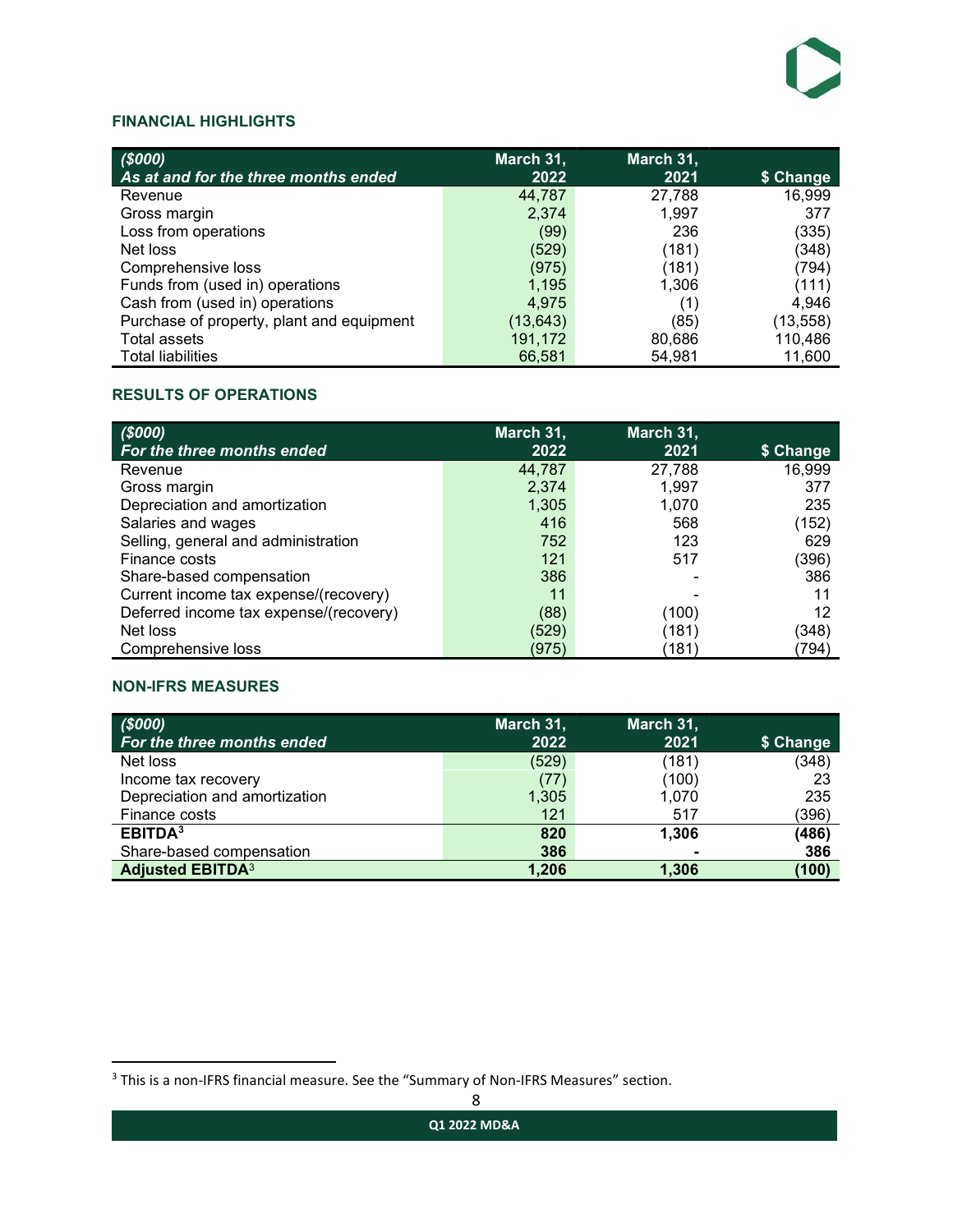**CHANGES IN ADJUSTED EBITDA** 



# Gross Margin

Gross margin increased by \$0.4 million for the three months ended March 31, 2022 over the same period in 2021. The increase in gross margin was a result of a combination of offsetting factors:

- Despite a \$15 million increase in revenue realized in the existing Canadian Water and Solids Treatment and Recycling business, the gross margins dropped from 7.2% for the three months ended March 31, 2021 to 5.3% for the same period in 2022. This increase in revenue corresponded with an increase in commodity prices for the optimized by-products sold, however that positive increase was more than offset by an increase of the input costs for the products used to blend with the final sales product, which negatively impacted gross margins. Subsequent to quarter end, the Company increased pricing for services at the majority of its facilities as well as entered into fixed price forward contracts for certain inputs. This is expected to result in improved results for the remainder of 2022.
- An incremental \$2 million of revenue was added with the acquisition of the US portion of the Water and Solids Treatment and Recycling business, which contributed \$0.3 million in gross margin or 13% for the three months ended March 31, 2022.

# Salaries and Wages and Selling, General and Administration

Salaries and wages and selling, general and administrative expenses include the following items: salaries and wages, rental costs, vehicle costs, insurance expenses, office costs, advertising and promotion, and professional and consulting fees.

Combined salaries and wages and selling, general and administrative expenses for the three months ended March 31, 2022, were up by approximately \$0.5 million from the same period in 2021. Consistent with previous quarters, this increase was a direct result of GIP increasing its development team and running as a new stand-alone company, which compares to being a subsidiary of the divesting company for the same period in 2021. Consequently, the three months ended March 31, 2022 included additional costs associated with the new GIP executive and management staff, information technology, legal, insurance and consulting fees. For the remainder of 2022, Salaries and Wages and Selling, General and Administrative expenses are expected to average approximately \$1.5 million per quarter.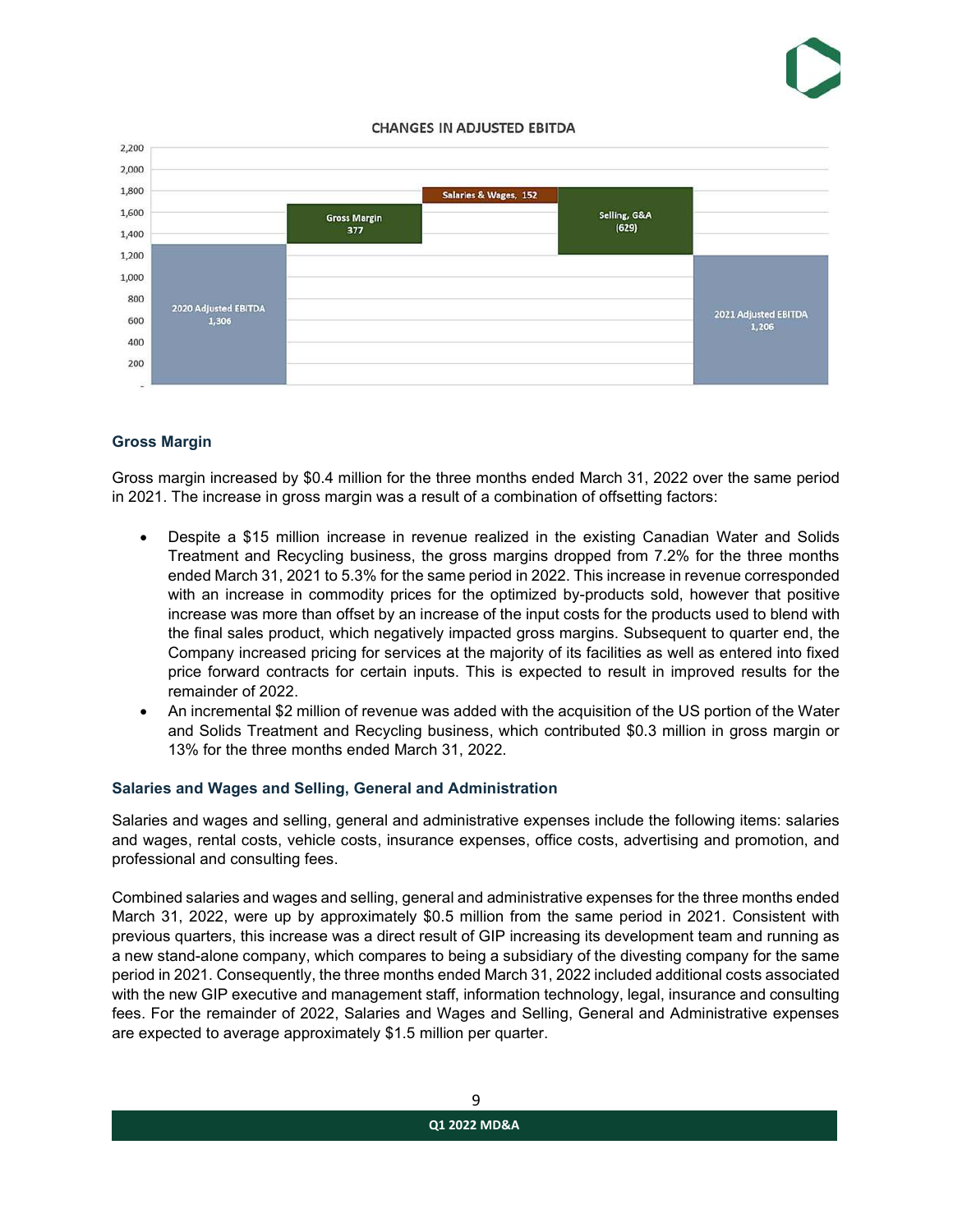

# Share-based Compensation

Share-based compensation is a new expense item in 2022 as the first share-based awards (Share Units and Stock Options) were granted to staff and directors in December 2021. The first quarter of 2022 was the first full quarter of recognition of share-based compensation. Management expects share-based compensation to increase in future periods as additional instruments are granted to new and existing staff. The remaining fair value to be recognized over the life of the instruments currently outstanding at March 31, 2022 is \$2.4 million.

# Depreciation and Amortization

Depreciation and amortization for the three months ended March 31, 2022, was up \$0.2 million from the same period in 2021. The majority of this increase related to the incremental depreciation related to the property, plant and equipment acquired as part of the acquisition of the US portion of the Water and Solids Treatment and Recycling business in May 2021 and the amortization of intangible assets recognized as part of the same transaction.

# Finance Costs

Finance costs for the three months ended March 31, 2022, were comprised of a combination of interest on long-term debt, accretion expense on the asset retirement obligation liability and the amortization of deferred financing costs. The reduction of \$0.4 million in finance costs from the three months ended March 31, 2021 was a result of the divesting company of the Water and Solids Treatment and Recycling assets assuming \$25.9 million of debt upon close of the transaction on May 27, 2021. This long-term debt was outstanding and accruing interest for the entirety of the three months ended March 31, 2021.

#### SUMMARY OF QUARTERLY RESULTS

| $($ \$000)                          | Mar 31, 2022 \ | Dec 31, 2021 | Sep 30, 2021 | Jun 30, 2021 |
|-------------------------------------|----------------|--------------|--------------|--------------|
| Revenue                             | 44.787         | 38.723       | 35.395       | 27,066       |
| Adjusted EBITDA <sup>4</sup>        | 1,206          | 1.418        | 628          | 198          |
| Net income (loss)                   | (529)          | 2,965        | (602)        | (2,824)      |
| Net income (loss) per share-Basic   | (0.03)         | 0.15         | (0.03)       | (0.20)       |
| Net income (loss) per share-Diluted | (0.03)         | 0.15         | (0.03)       | (0.20)       |

|                                     | Mar 31, 2021 |        | Dec 31, 2020 Sept 30, 2020 | Jun 30. 2020 |
|-------------------------------------|--------------|--------|----------------------------|--------------|
| Revenue                             | 27.788       | 23.912 | 23.720                     | 11.542       |
| Adjusted EBITDA <sup>4</sup>        | 1.306        | 1.379  | 826                        | 614          |
| Net (loss) income                   | (181)        | (102)  | (593)                      | (777)        |
| Net income (loss) per share-Basic   | (0.01)       | (0.01) | (0.06)                     | (0.08)       |
| Net income (loss) per share-Diluted | (0.01)       | (0.01) | (0.06)                     | (0.08)       |

# LIQUIDITY AND CAPITAL RESOURCES

The Company expects to generate sufficient cash flows from operations, in the short term and long term, to meet all organic growth initiatives and maintenance capital expenditures in connection with the Water and Solids Treatment and Recycling facilities. Due to the Company's focus on maintaining efficient operations, the Company expects to generate free cash flow from operations, net of maintenance capital expenditures, on an annual basis.

<sup>&</sup>lt;sup>4</sup> This is a non-IFRS financial measure. See the "Summary of Non-IFRS Measures" section.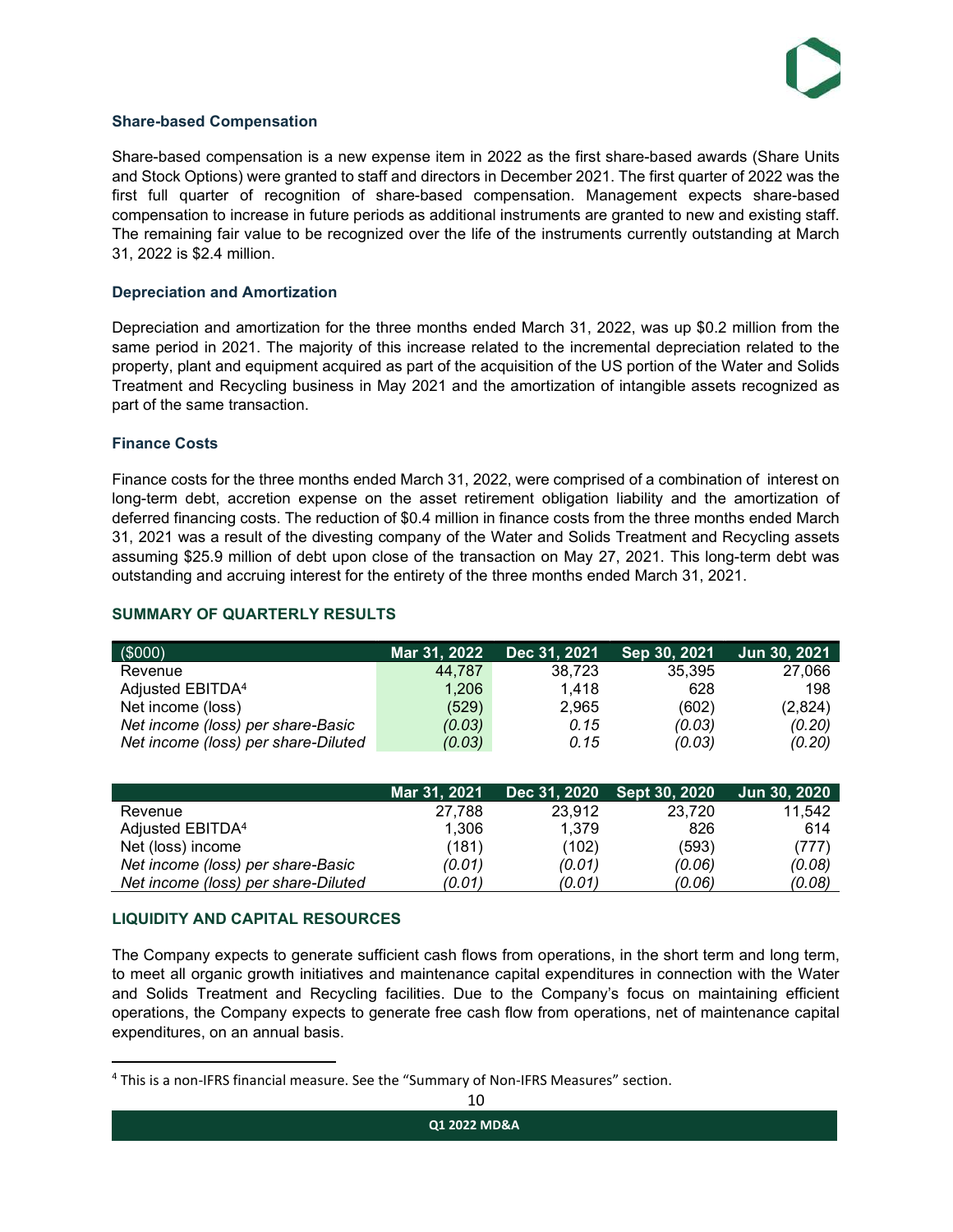

The Company intends to fund the remaining capital required for the GreenGas Colorado Project with existing cash on hand, free cash generated by existing operations, its corporate revolver, and additional capital in the form of non-recourse project level debt financing. At this time the Company does not anticipate the need to raise additional public equity proceeds to fund any of the near-term projects. However, to accelerate the development of its portfolio of over \$2 billion in clean energy initiatives, the Company is exploring funding alternatives and may enter into strategic partnerships or divest of minority interests of certain assets in its portfolio.

Liquidity risk is the risk that the Company will not be able to meet its obligations associated with financial liabilities. The Company's cash needs are met with cash generated by operations and financing provided by short-term borrowings and long-term debt. The Company considers its current level of working capital, including undrawn available credit facilities, to be sufficient to meet is needs. GIP was in compliance with all debt covenants for the quarter ended March 31, 2022.

The Company manages its liquidity risk through the management of its capital structure and working capital, monitoring, and reviewing actual and forecasted cash flows to ensure available cash resources to meet the Company's liquidity needs. The Company's cash and cash equivalents, cash flow from operating activities are expected to be greater than anticipated near-term capital expenditures and the contractual maturities of the Company's financial liabilities.

| (\$000)<br>For the three months ended                                                                                                                                              | March 31,<br>2022                 | March 31,<br>2021 | \$ Change                         |
|------------------------------------------------------------------------------------------------------------------------------------------------------------------------------------|-----------------------------------|-------------------|-----------------------------------|
| Cash from (used in) operating activities<br>Cash from (used in) investing activities<br>Cash from (used in) financing activities<br>Impact of foreign currency translation on cash | 4.945<br>(13, 643)<br>5.620<br>17 | (1)<br>(85)<br>27 | 4.946<br>(13, 558)<br>5,593<br>17 |
| Increase (decrease) in cash and cash<br>equivalents                                                                                                                                | (3,061)                           | (59)              | (3,002)                           |

# Operating Activities

Cash from operating activities for the three months ended March 31, 2022 increased by \$4.9 million from the three months ended March 31, 2021. Much of the improvement in cash from operating activities resulted from positive changes in working capital in the first quarter of 2022.

#### Investing Activities

Cash used in investing activities for three months ended March 31, 2022 increased by \$13.6 million over the corresponding period in 2021. The additional use of cash resulted mainly from spending on the GreenGas Colorado Project (\$10.5 million), Future Energy Park (\$2.6 million), other early stage RNG projects (\$0.3 million), and minor spending related to the Water and Solids Treatment and Recycling facilities (\$0.2 million). Capital additions were significantly lower for the three months ended March 31, 2021, due to the fact that the Company has not yet initiated construction on the RNG projects that are now in development.

#### Financing Activities

Cash from financing activities for the three months ended March 31, 2022 increased by \$5.6 million from the three months ended March 31, 2021. This increase was primarily a result of the utilization of \$8.2 million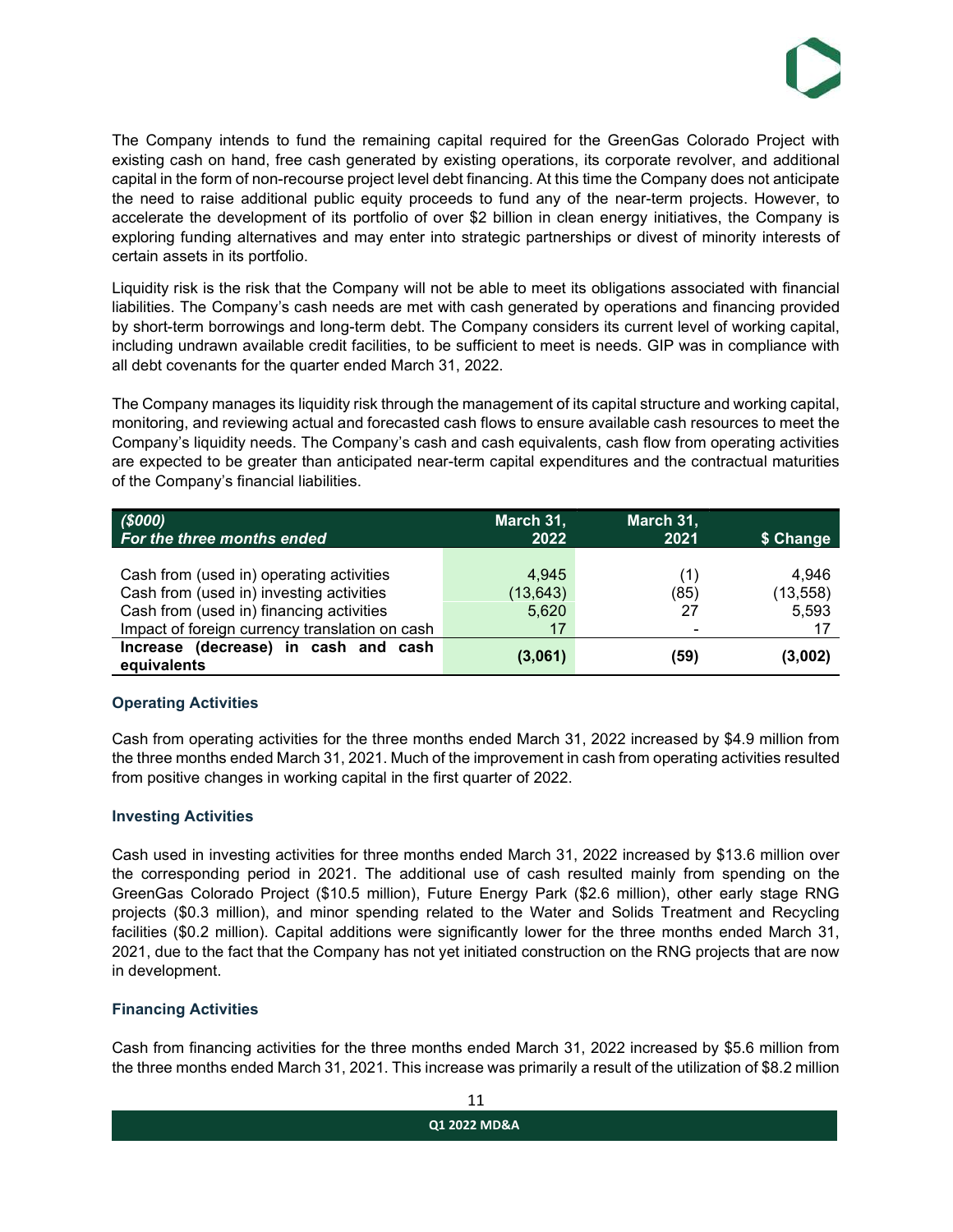

from the Company's corporate revolver during the quarter, which was offset by \$2.6 million in purchases of the Company's shares for the purposes of the employee Share Unit Plan.

| (\$000)                           | March 31,<br>2022 | December 31,<br>2021 | \$ Change |
|-----------------------------------|-------------------|----------------------|-----------|
|                                   |                   |                      |           |
| Current assets                    | 26.498            | 23.560               | 2,938     |
| Current liabilities <sup>1</sup>  | 40.276            | 21.252               | 19.024    |
| Working capital surplus (deficit) | (13,778)          | 2.308                | (16,086)  |

<sup>1</sup>The working capital above includes the current and demand portions of long-term debt of approximately \$0.3 million at March 31, 2022 (\$0.2 million at December 31, 2021).

The following are undiscounted contractual maturities of financial liabilities, including estimated interest:

| <b>As at March 31, 2022</b>                 | Total  | < 1 Year                 | 1-3 Years | 4-5 Years | After 5<br><b>Years</b> |
|---------------------------------------------|--------|--------------------------|-----------|-----------|-------------------------|
| Accounts payable and<br>accrued liabilities | 31,480 | 31.480                   |           |           |                         |
| Other current liabilities                   | 8,975  | 8,975                    | -         | -         |                         |
| Long-term debt                              | 9,224  | 130                      | 9.094     |           |                         |
| Other long-term liabilities                 | 2,143  | $\overline{\phantom{0}}$ | 2,143     | -         | -                       |
| Lease obligations                           | 375    | 168                      | 207       |           |                         |
| <b>Total financial liabilities</b>          | 52,197 | 40,753                   | 11,444    |           |                         |

#### Capital Management and Resources

The Company's objectives when managing capital are to: (i) ensure the Company has the financial capacity to execute on its strategy to increase market share through organic growth or strategic acquisitions; (ii) maintain financial flexibility in order to meet its financial commitments and maintain the confidence of shareholders, creditors and the market; and (iii) optimize the use of capital to provide an appropriate return on investment to shareholders.

The Company's overall capital management strategy remained unchanged in the first quarter of 2022. The Company has established criteria for sound financial management and manages the capital structure based on current economic conditions, risk characteristics of underlying assets and planned capital and liquidity requirements. Total capitalization is maintained or adjusted by drawing on existing credit facilities, issuing new debt and through the disposal of underperforming assets, when required. Management considers the Company's current assets less current liabilities, long-term debt and shareholders' equity as the components of capital to be managed.

|                             | <b>March 31, 2022</b> | <b>December 31, 2021</b> |
|-----------------------------|-----------------------|--------------------------|
| <b>Current assets</b>       | 26.498                | 23,560                   |
| <b>Current liabilities</b>  | (40, 276)             | (21, 252)                |
| Long-term debt              | 8,789                 | 136                      |
| Other long-term liabilities | 1.810                 | 9,288                    |
| Shareholders' equity        | 111.780               | 114,944                  |
|                             | 108,601               | 126,676                  |

# FINANCIAL INSTRUMENTS AND RISK MANAGEMENT

The Company's revenues come from a diverse customer base, which includes municipalities, governments, utilities, infrastructure, industrial, energy and mining industries in North America. The Company believes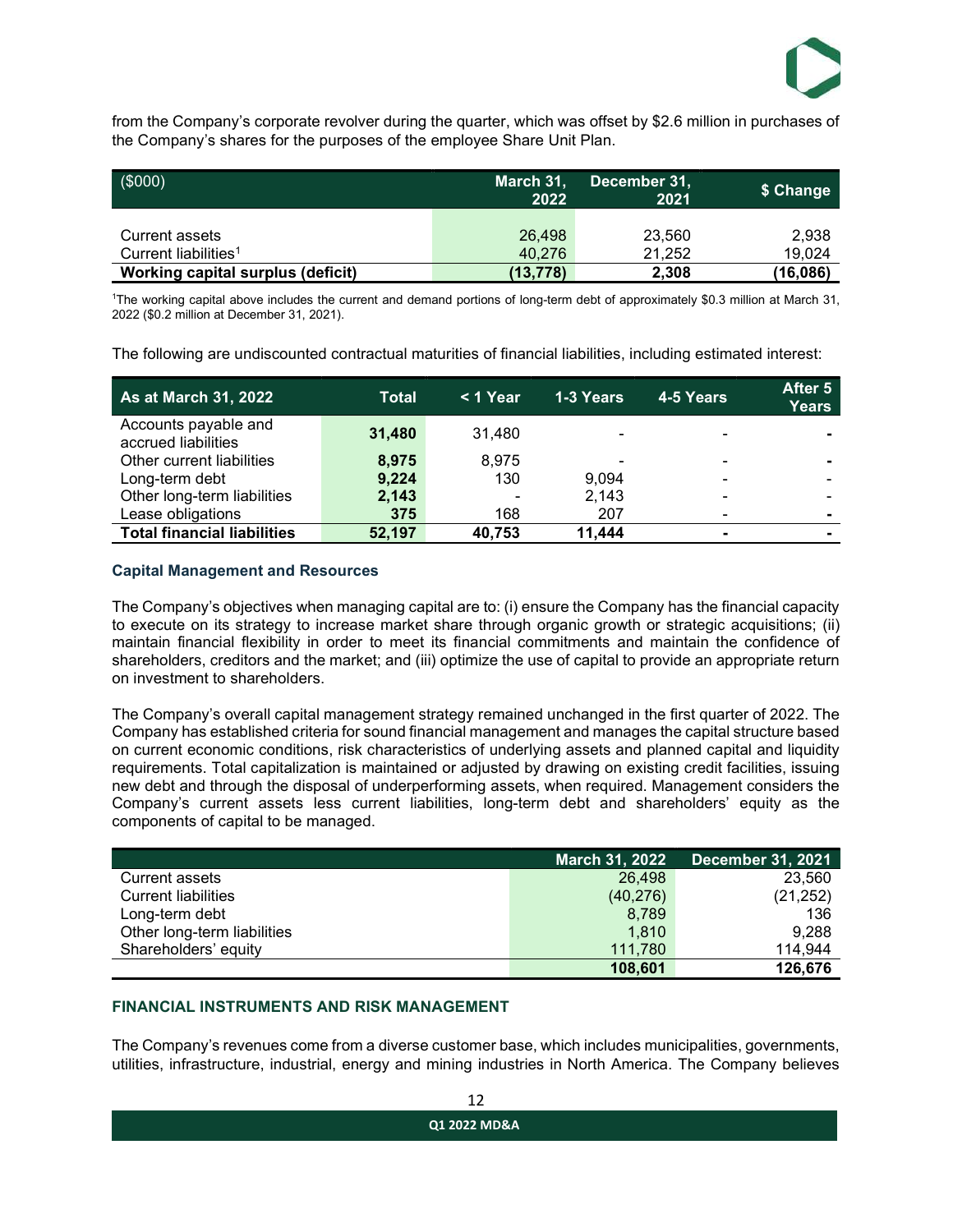

there is no unusual exposure associated with the collection of accounts receivable outside of the normal risk associated with contract audits and normal trade terms. The Company performs regular credit assessments of its customers and provides allowances for potentially uncollectible accounts receivable.

The Company is primarily exposed to credit risk from customers. The maximum exposure to credit risk is equal to the carrying value of the accounts receivable and note receivable. The Company's trade receivables are with customers in the industrial sector and are subject to industry credit risk. To reduce credit risk, the Company reviews a new customer's credit history before extending credit and conducts regular reviews of its existing customers' credit performance.

Additionally, the Company continuously reviews individual customer trade receivables taking into consideration payment history and aging of the trade receivables to monitor collectability. In accordance with IFRS 9 – Financial Instruments, the Company reviews impairment of its trade and accrued receivables at each reporting period and its allowance for expected future credit losses. An allowance for doubtful accounts is established based upon factors surrounding the credit risk of specific accounts, historical trends, and other information. Monitoring procedures are in place to ensure that follow up action is taken to recover overdue amounts. The Company reviews receivables on a regular basis to ensure that an adequate loss allowance is made. Provisions recorded by the Company are reviewed regularly to determine if any balances should be written off. The allowance for doubtful accounts could materially change as a result of fluctuations in the financial position of the Company's customers. The Company completes a detailed review of its historical credit losses as part of its impairment assessment.

#### OFF-BALANCE SHEET ARRANGEMENTS

The Company has no off-balance sheet arrangements in the current or prior periods.

# RELATED PARTY TRANSACTIONS

On May 27, 2021, the Company completed a business combination with Wolverine Energy and Infrastructure Inc. ("Wolverine"), pursuant to which the Company acquired the clean energy assets of Wolverine through a reverse take-over (the "Transaction"). The Chief Executive Officer of the Company is the Executive Chairman of Wolverine and owns approximately 49% of the issued and outstanding shares of Wolverine. Wolverine, as a result of the Transaction, owns approximately 25% of the issued and outstanding common shares of GIP and is therefore considered to be a related party of the Company. Consequently, the Transaction with Wolverine, as described in Note 1 to the consolidated annual financial statements, was a related party transaction. In addition to the Transaction, Wolverine provided certain transitional services to GIP including personnel, systems and software. The transaction services agreement's term ended on December 31, 2021. At March 31, 2022, the total net amount owed to GIP from Wolverine amounted to \$0.4 million. This was fully settled subsequent to quarter end.

# CRITICAL ACCOUNTING ESTIMATES

In the preparation of the Company's annual financial statements, management has made judgments, estimates and assumptions that affect the recorded amounts of revenues, expenses, assets, liabilities and the disclosure of commitments, contingencies and guarantees. Estimates and judgments used are based on management's experience and the assumptions used are believed to be reasonable given the circumstances that exist at the time the financial statements are prepared. Actual results could differ from these estimates. The most significant estimates and judgments used in the preparation of the Company's consolidated financial statements have been set out in Note 5 of the annual consolidated financial statements.